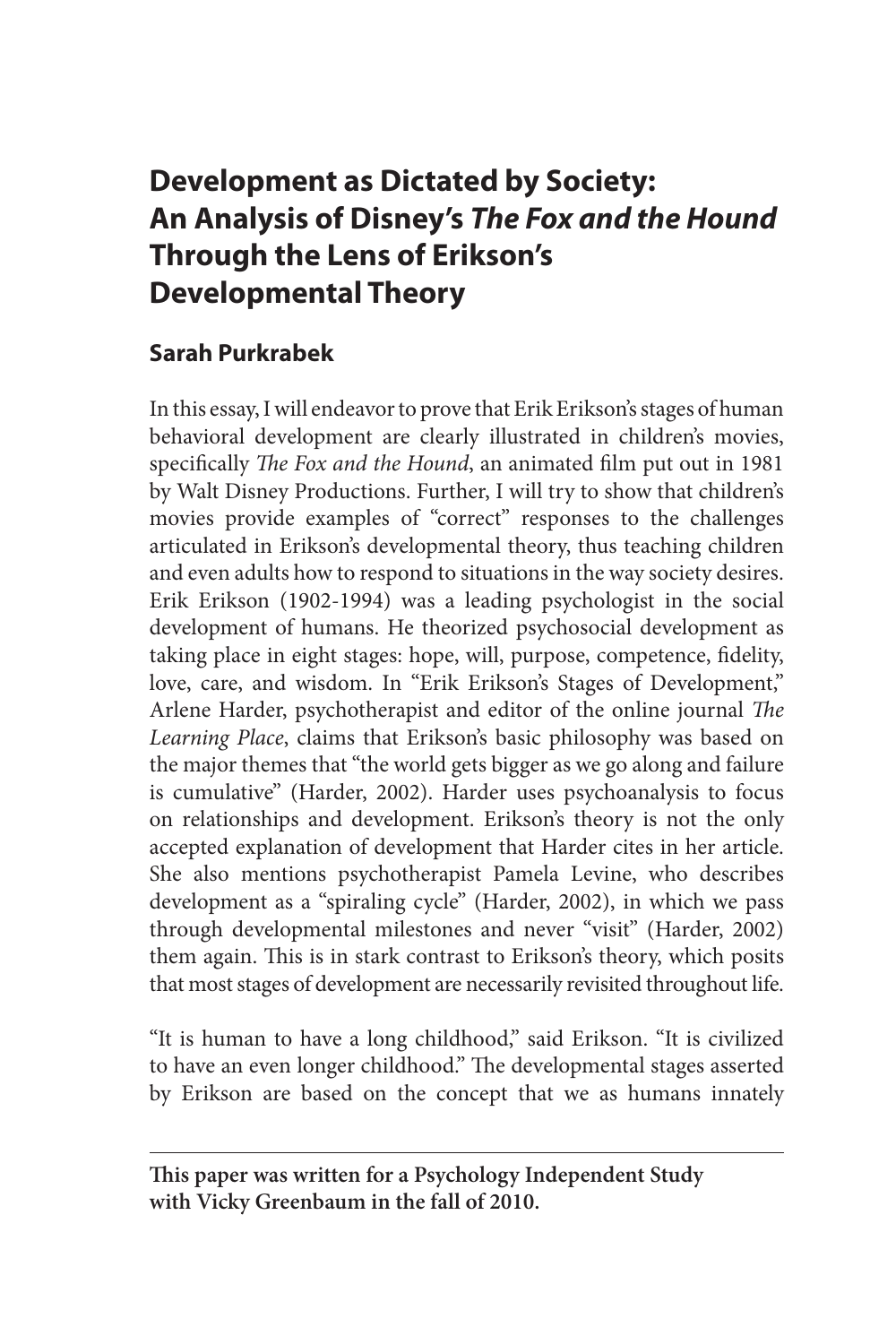#### 8 Sarah Purkrabek

think of ourselves in terms of "opposites" (Harder, 2002). A person can know without having to be taught that they are pessimistic or optimistic, aggressive or passive, adventurous or cautious; however, there are some characteristics of human nature that must be learned "based on the challenges and support we receive in growing up" (Harder, 2002). These traits include concepts such as the perception of self-worth, inferiority or competence, will, and purpose. Erikson felt that the "massive influence of culture" (Harder, 2002) molded these factors in an individual. The developmental theory he built spans from birth to death, covering adulthood as a sort of extended childhood. This theory is supported subconsciously by society in all forms of art. Children's movies in particular exemplify certain aspects of Erikson's developmental theory, and in doing so provide examples of the kinds of responses to the challenges of adolescence and adulthood that are accepted—even desired—by contemporary society. In *The Fox and the Hound*, an animated children's movie about a hound dog (Copper) and a fox (Tod) that become friends as children but grow up to be hunter and prey respectively, two animals take on human characteristics in order to be effective exemplars of "correct" behavior during growth.

The first three stages of development—hope, will, and purpose—are major themes throughout *The Fox and the Hound*, suggesting that the childhood development of trust, autonomy, and initiative (rather than allowing oneself to be mistrustful or succumb to our vulnerabilities) is a vital cultural lesson that continues to resurface throughout childand adulthood. Tod and Copper meet at a very young age, when they are still learning to trust those that "take care of" them (Walt Disney Productions, 1981). According to Erikson, developing trust in others and "confidence in the future" is necessary in order to prevent feelings of "worthlessness and a mistrust of the world" later in life (Harder, 2002). This idea is highlighted throughout *The Fox and the Hound*, but is especially prevalent in Copper and Tod's first meeting, where they trust each other without reservations, even after Copper reveals that he has been "tracking" Tod (Walt Disney Productions, 1981). Big Mama, the owl that acts as a sort of grandmother to Tod after his mother's death, emphasizes the correctness of this first unsuspicious act of trust by remarking, surprised and amused, "Look at that! A fox and a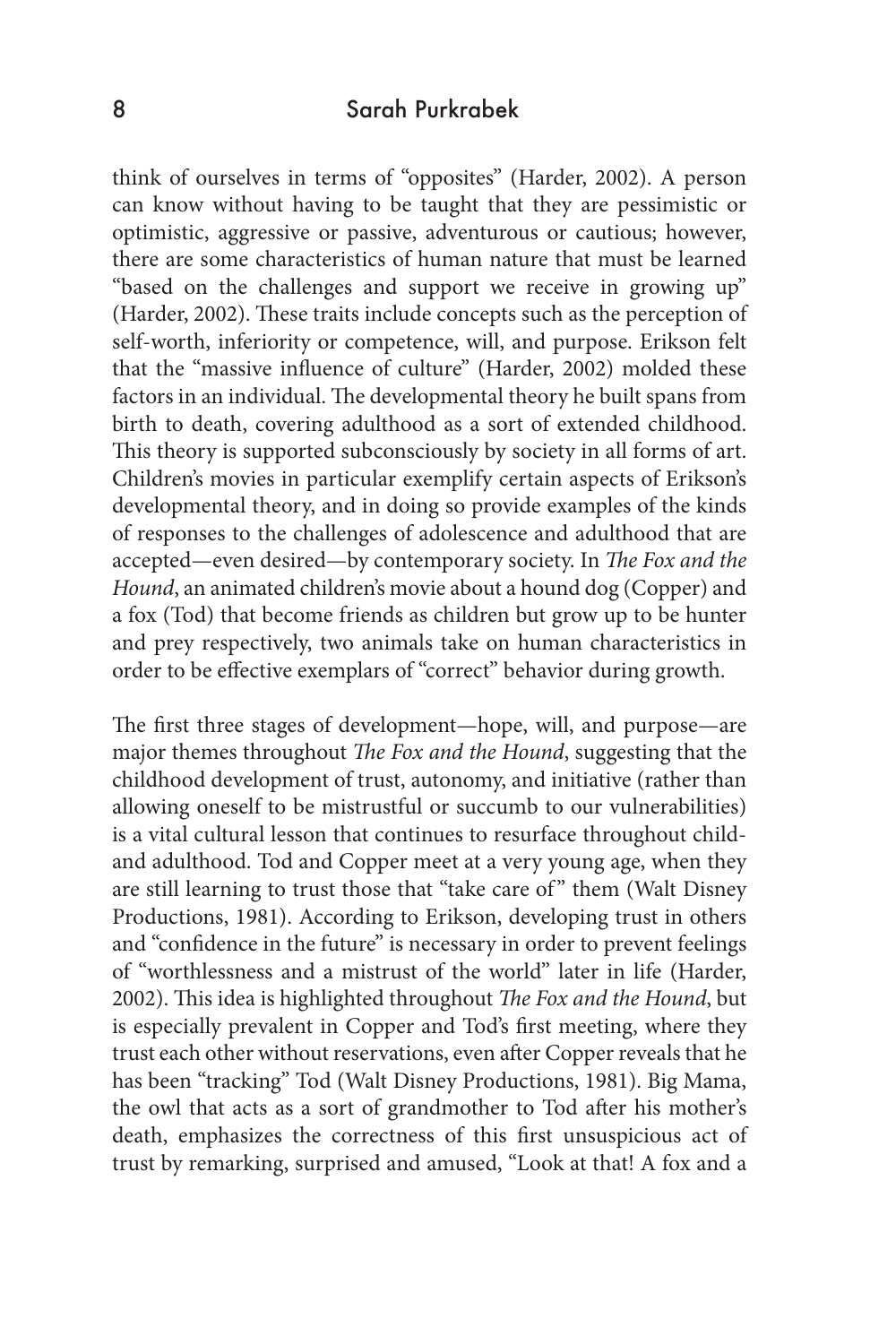hound, playing together" (Walt Disney Productions, 1981). Through their budding friendship and unbridled trust in one another, Tod and Copper begin to build autonomy and "[learn] right from wrong" as well as how to "take initiative in creating play situations" (Harder, 2002), three of the most important aspects of Erikson's second and third stages of development. Tod tells Copper that he "[bets Copper would] be good at playing Hide and Seek" (Walt Disney Productions, 1981), and proceeds to teach him how to play the game. This "play situation" (Harder, 2002) shows the subconscious initiative of the two to play out their predetermined roles of hunter and prey in a tame "trial universe" (Harder, 2002), and is also the start of their friendship that eventually leads to Copper beginning to question his identity and role later on in adolescence. At this point, Copper and Tod are also beginning to learn what is considered right and wrong in their society, as Copper gets in trouble with his master for staying in the woods and playing with a fox, while at the same time Big Mama tells Tod that "if [he] keeps on hanging around with that hound [he'll] end up hanging on the wall" (Walt Disney Production, 1981).

Competence, devotion, and affiliation or love—the next three stages of Erikson's developmental theory—surface in the main conflict of *The Fox and the Hound* in order to highlight the societal importance of developing a sense of one's role in adolescence and early adulthood, the time of greatest change in a person's life. *The Fox and the Hound*  initially suggests that following their predetermined roles is the correct course of action by fast-forwarding a few years to reveal that Tod and Copper no longer associate with one another; however, as the movie continues it becomes clear that it is advocating a more disruptive conception of right and wrong. Copper is shown asking Chief, a much older hound, to "scuffle" (Walt Disney Production, 1981), an action that evokes scenes of him and Tod playing when they were young. Tod later visits Copper, and the question of the correctness of their roles comes to the forefront. Tod asks Copper if "[they're] still friends" (Walt Disney Productions, 1981), and Copper—though visibly excited to see his former friend—responds that "those days are over" because he is "a hunting dog now" (Walt Disney Productions, 1981), revealing the importance of having a role—whether correct or incorrect—in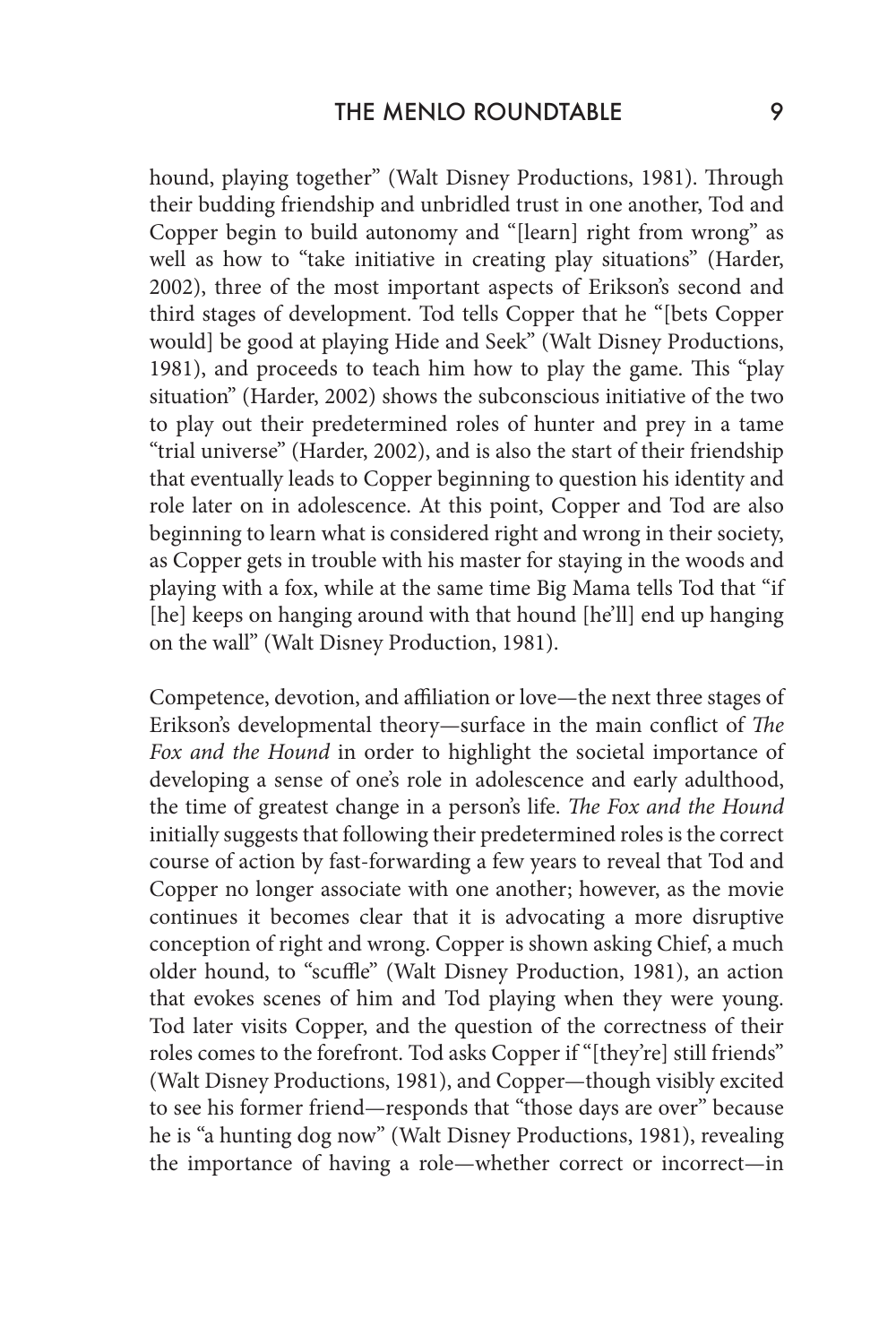society. Copper's questioning of his role is shown through his lack of complete devotion to it and his avoidance of the consequences of being a "hound dog." He allows his old friend, Tod, to escape "this one time" (Walt Disney Productions, 1981) after he discovers him, showing that he is competent in his role but not quite content with it. Tod's role as merely the prey of a hunter is less demanding, and thus his conflict lies more with finding intimacy and a "satisfying relationship" (Harder, 2002) after he is abandoned by his primary caretaker and left isolated in the woods. Tod meets a lady fox, and Big Mama tells him to "be natural" and he'll get a "whole lot of satisfaction" when he feels "natural affection" (Walt Disney Productions, 1981).

The resolution of *The Fox and the Hound* deals with the dilemmas of production and wisdom that are most prevalent in middle age and later in life, showing the audience that the correct way to benefit society is through the creation of a family and recovery from sacrifices, the fruits of inner strength and integrity, rather than succumbing to despair. Because Tod has found a meaningful relationship in his life, he will be able to "perpetuate culture and transmit values of the culture through the family" (Harder, 2002) instead of despairing forever over the loss of his friend Copper. At the climax of *The Fox and the Hound*, Tod must make the choice between his friend on the one hand and his wife and future family on the other. He ultimately chooses family, illustrating to the audience that the correct choice is always family, regardless of the sacrifices that must be made for its sake. Copper's role confusion has been hidden under his great desire for a role, even if he has an inkling that he does not like the role that has been chosen for him. The developmental stage of production often leads to struggles with "fear of inactivity or meaninglessness" (Harder, 2002), and indeed, at this point Copper must deal with the question of whether he has produced something of real value in his life and is living it to the fullest. While Tod chooses his family over Copper in this climactic scene, he finally comes to Copper's rescue at the end of the movie by fighting off a bloodthirsty bear. Copper reciprocates by protecting Tod from being killed by his master. This demonstrates that the movie's initial portrayal of trust and confidence in others holds true and is still socially necessary.